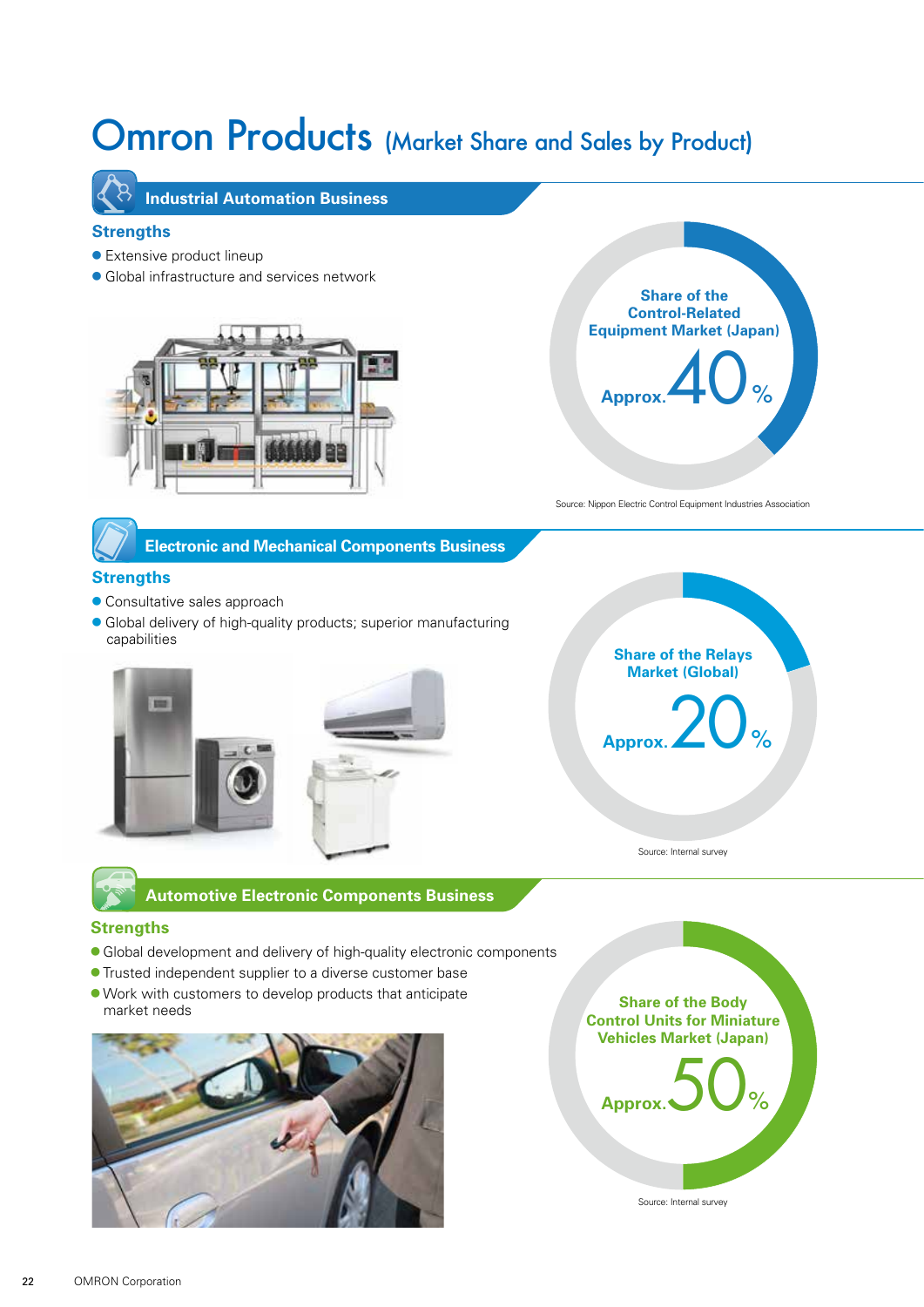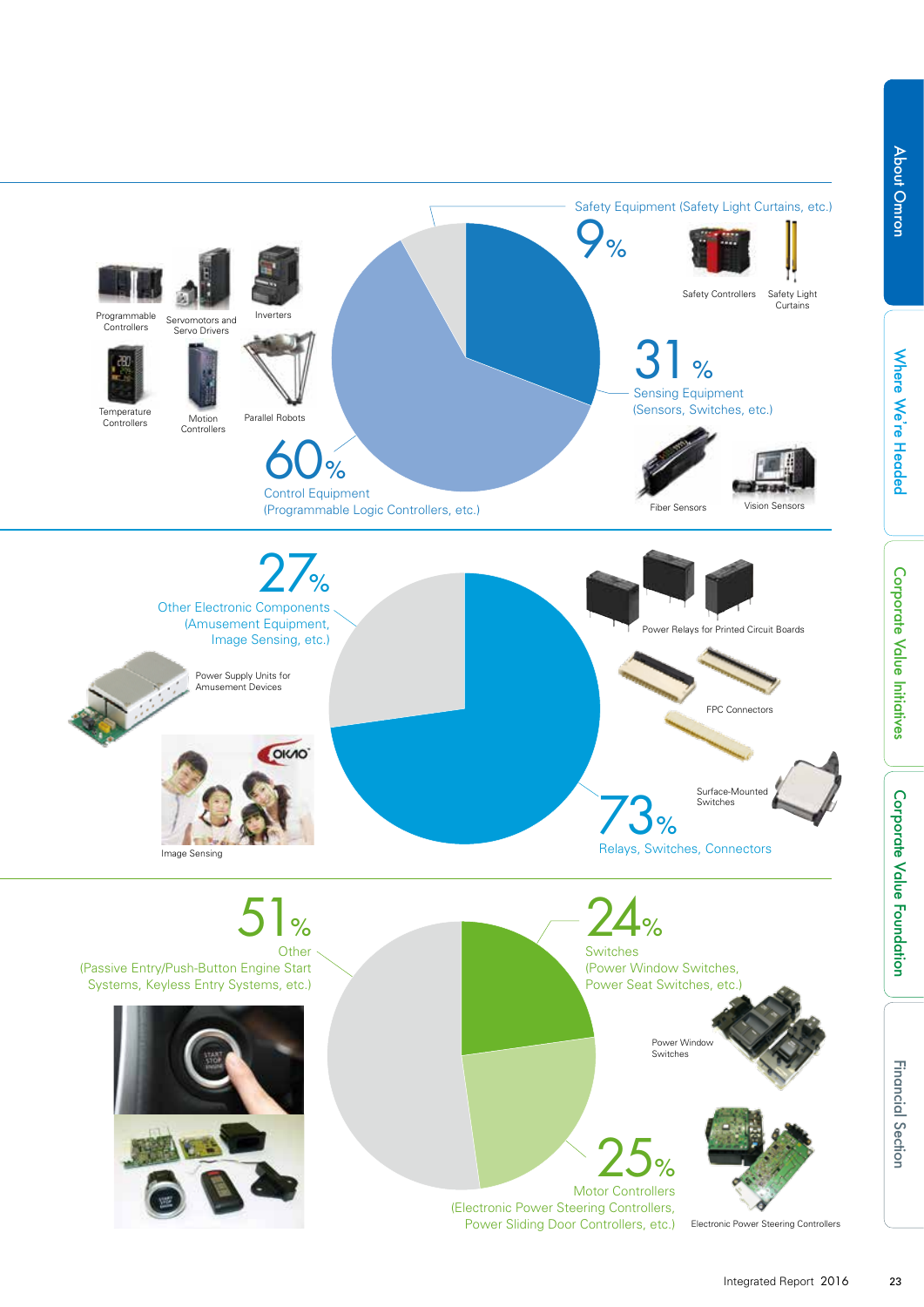

# **Social Systems, Solutions and Service Business**

#### **Strengths**

● One-stop solutions (Component, system development, software development, and engineering services)





Source: Internal survey

 **Healthcare Business**

## **Strengths**

- Recognized brand, trusted by medical and research institutes
- Compliance with regulations





Source: Internal survey

## **Other Businesses**

Headquarters is responsible for overseeing business development/support, as well as managing projects to research and develop new businesses.





Source: Internal survey